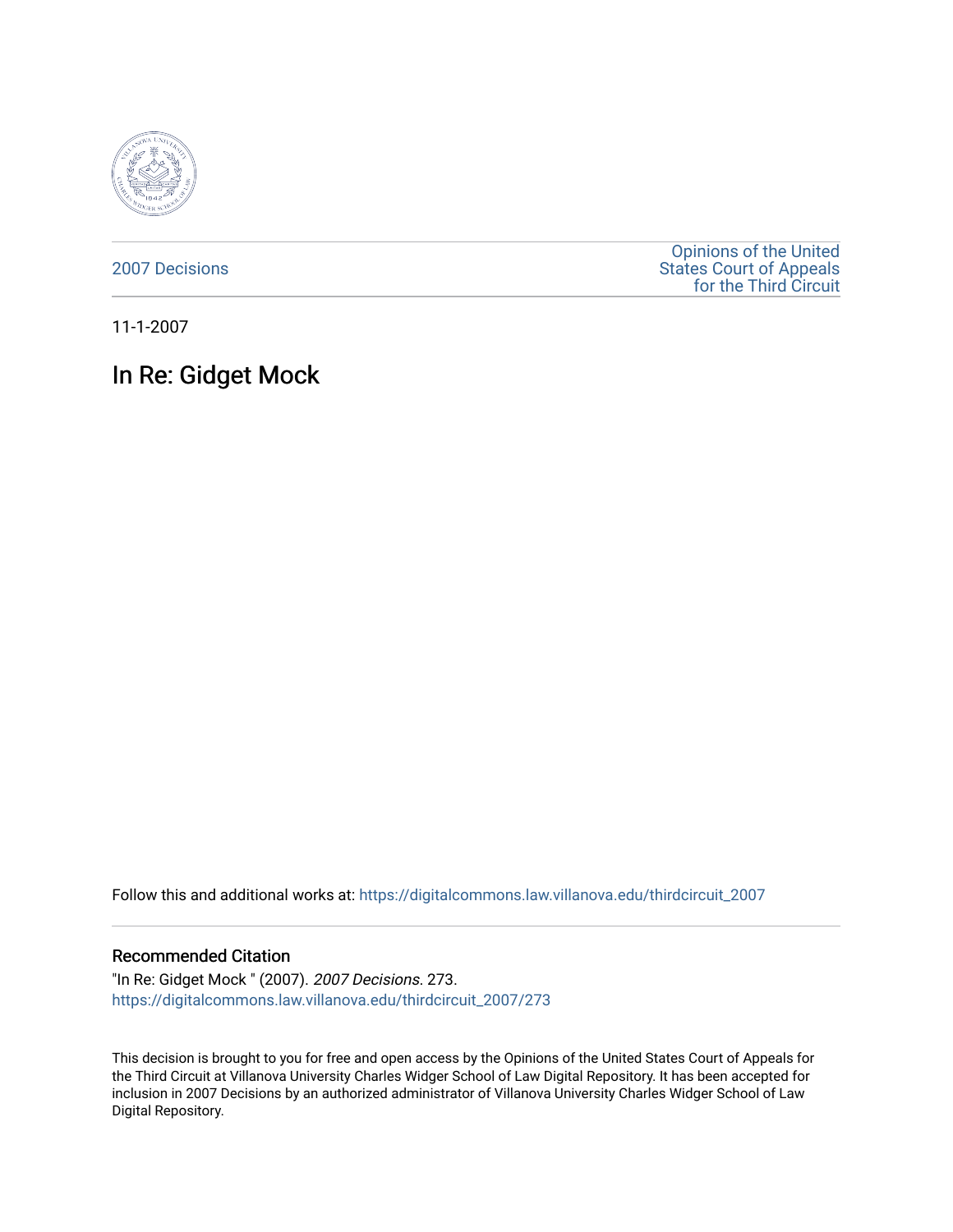#### **ALD-20 NOT PRECEDENTIAL**

## UNITED STATES COURT OF APPEALS FOR THE THIRD CIRCUIT

\_\_\_\_\_\_\_\_\_\_\_

No. 07-2891 \_\_\_\_\_\_\_\_\_\_\_

#### IN RE: GIDGET M. MOCK

GIDGET M. MOCK, Appellant

v.

## NORTHHAMPTON COUNTY; SHERIFF HAWBECKER DEPUTY SHERIFF JEREMY McCLYMONT; SHERIFF SHIC; EUGENE FRITZINGER

\_\_\_\_\_\_\_\_\_\_\_\_\_\_\_\_\_\_\_\_\_\_\_\_\_\_\_\_\_\_\_\_\_\_\_\_

On Appeal from the United States District Court for the Eastern District of Pennsylvania (D.C. Civil No. 06-cv-01722) District Judge: Honorable Petrese B. Tucker

\_\_\_\_\_\_\_\_\_\_\_\_\_\_\_\_\_\_\_\_\_\_\_\_\_\_\_\_\_\_\_\_\_\_\_\_

Submitted for Possible Dismissal Pursuant to 28 U.S.C. § 1915(e)(2)(B) or Summary Action Pursuant to Third Circuit LAR 27.4 and I.O.P. 10.6 October 18, 2007

Before: SLOVITER, FISHER and HARDIMAN, Circuit Judges

(Opinion filed November 1, 2007) \_\_\_\_\_\_\_\_\_

## OPINION \_\_\_\_\_\_\_\_\_

PER CURIAM

Gidget M. Mock appeals pro se the order of the United States District Court for the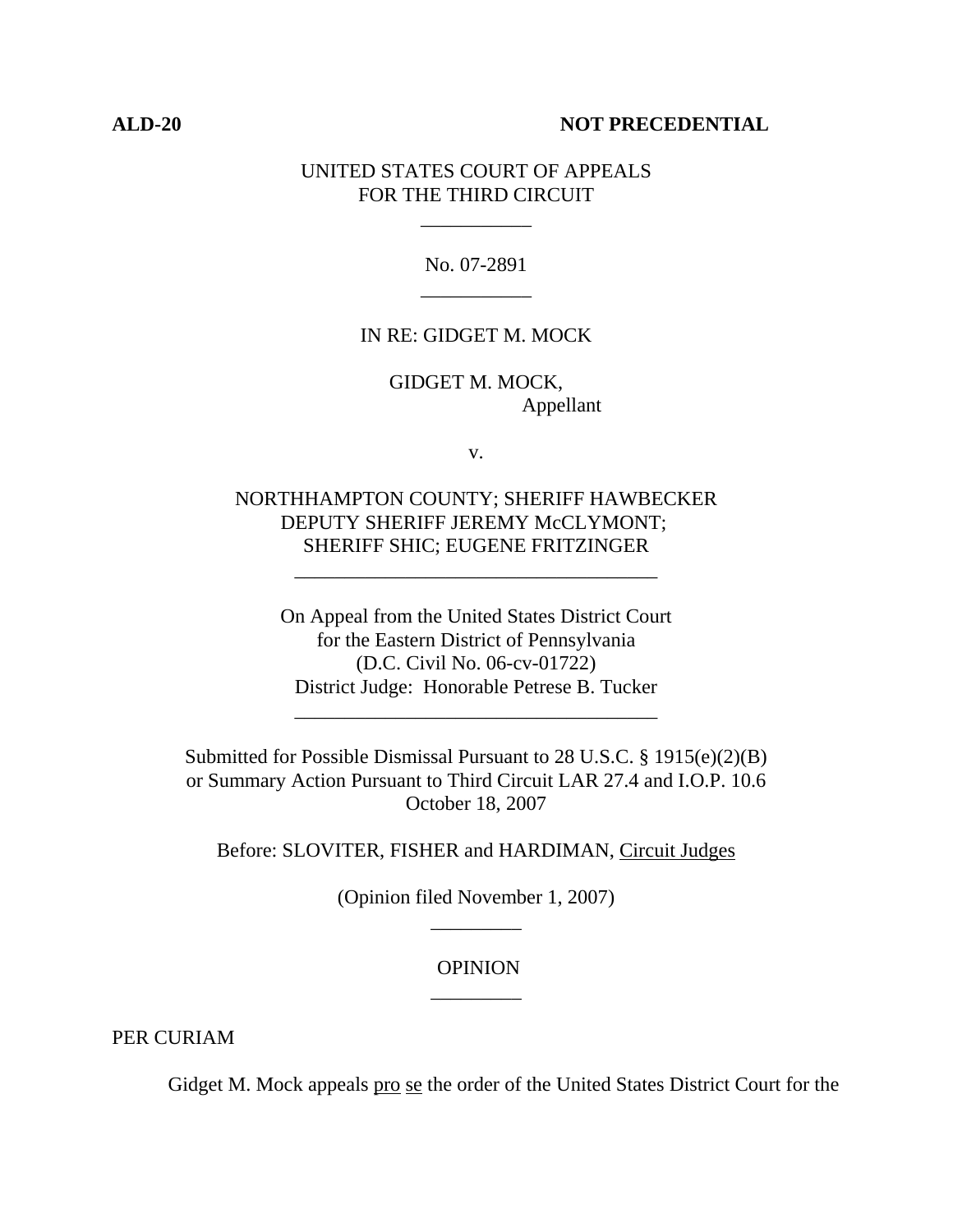Eastern District of Pennsylvania denying her motion for leave to proceed in forma pauperis ("IFP"). For the reasons that follow, we will summarily affirm.

In March 2006, the United States Bankruptcy Court for the Eastern District of Pennsylvania granted the Chapter 13 Trustee's motion to dismiss Mock's bankruptcy petition because she unreasonably delayed prosecution, see 11 U.S.C. § 1307(c)(1), and failed to make timely plan payments, <u>see</u> 11 U.S.C. § 1307(c)(4). At the same time, the Bankruptcy Court dismissed as moot a related adversary proceeding. Mock appealed.

The District Court dismissed the case for failure to comply with Federal Rule of Bankruptcy Procedure 8006, which requires an appellant to designate both the items to be included in the record and the issues to be presented on appeal. Mock filed a motion for reconsideration, which the District Court denied. Next, in conjunction with the filing of another IFP application, Mock asked the District Court to grant a petition for a writ of mandamus compelling the Bankruptcy Court to reopen the adversary proceedings. The District Court denied the IFP application without explanation. Mock appealed, arguing that she financially qualifies for IFP status.

We have jurisdiction pursuant to 28 U.S.C. § 1291, see Abdul-Akbar v. McKelvie, 239 F.3d 307, 311 (3d Cir. 2001), and we review the District Court's denial of IFP status for an abuse of discretion, see Jones v. Zimmerman, 752 F.2d 76, 78 (3d Cir. 1985). In this Circuit, IFP determinations are made solely on the basis of indigence, without regard to the potential merit of a complaint. See Deutsch v. United States, 67 F.3d 1080, 1084 n.5 (3d Cir. 1995). We have, however, left open the possibility that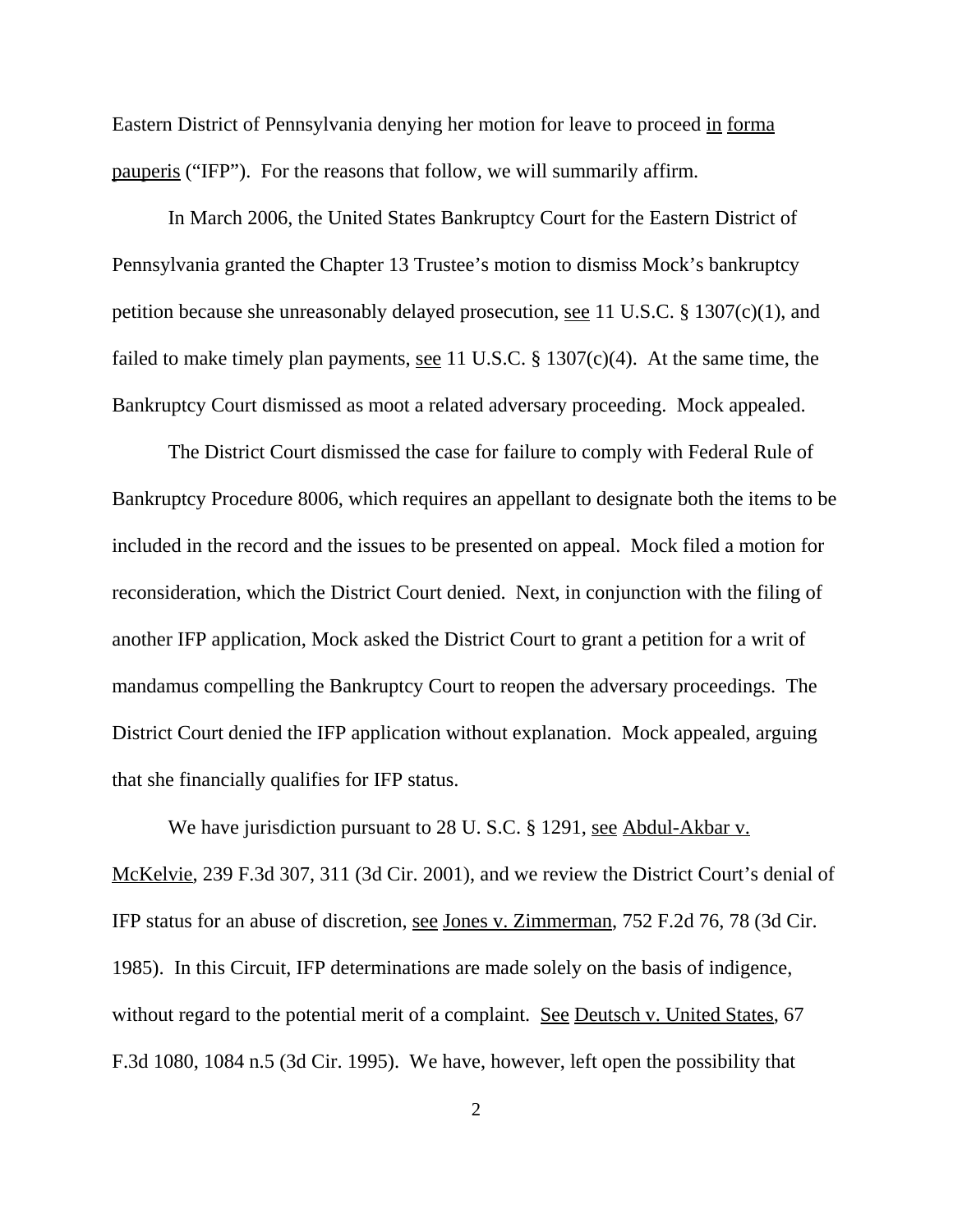"'extreme circumstances' might justify denying an otherwise [financially] qualified affiant leave to proceed [IFP]," although "we have not delineated the circumstances that might be sufficiently 'extreme' to justify denial[.]" Id. at 1084 n.1. The decision to grant IFP status turns on whether an applicant is "economically eligible" for such status. Sinwell v. Shapp, 536 F.2d 15, 19 (3d Cir. 1976) (citation omitted). When exercising its discretion to approve or deny a motion to proceed IFP, a District Court "must be rigorous ... to ensure that the treasury is not unduly imposed upon." Walker v. People Express Airlines, Inc., 886 F.2d 598, 601 (3d Cir. 1989). At the same time, however, the court must remember that the purpose of the IFP statute "is to provide an entré, not a barrier, to the indigent seeking relief in federal court." Souder v. McGuire, 516 F.2d 820, 823 (3d Cir. 1975). Indeed, the Supreme Court has held that a plaintiff need not "be absolutely destitute" or "contribute to payment of costs, the last dollar they have or can get" to enjoy the benefit of IFP status. Adkins v. E.I. DuPont de Nemours & Co., 335 U.S. 331, 337 (1948). To require complete destitution would prevent meritorious suits from being brought, frustrating the IFP statute. Id. at 340.

Unfortunately, the District Court's failure to provide any explanation of its rationale for denying IFP status prevents us from determining the basis on which it exercised its discretion. The District Court may, for example, have determined that Mock is financially ineligible for IFP status.<sup>1</sup> Alternatively, the District Court may have

<sup>&</sup>lt;sup>1</sup> We note that such a determination in itself would be an abuse of discretion. Mock has filed for bankruptcy. In her IFP application, Mock swore under penalty of perjury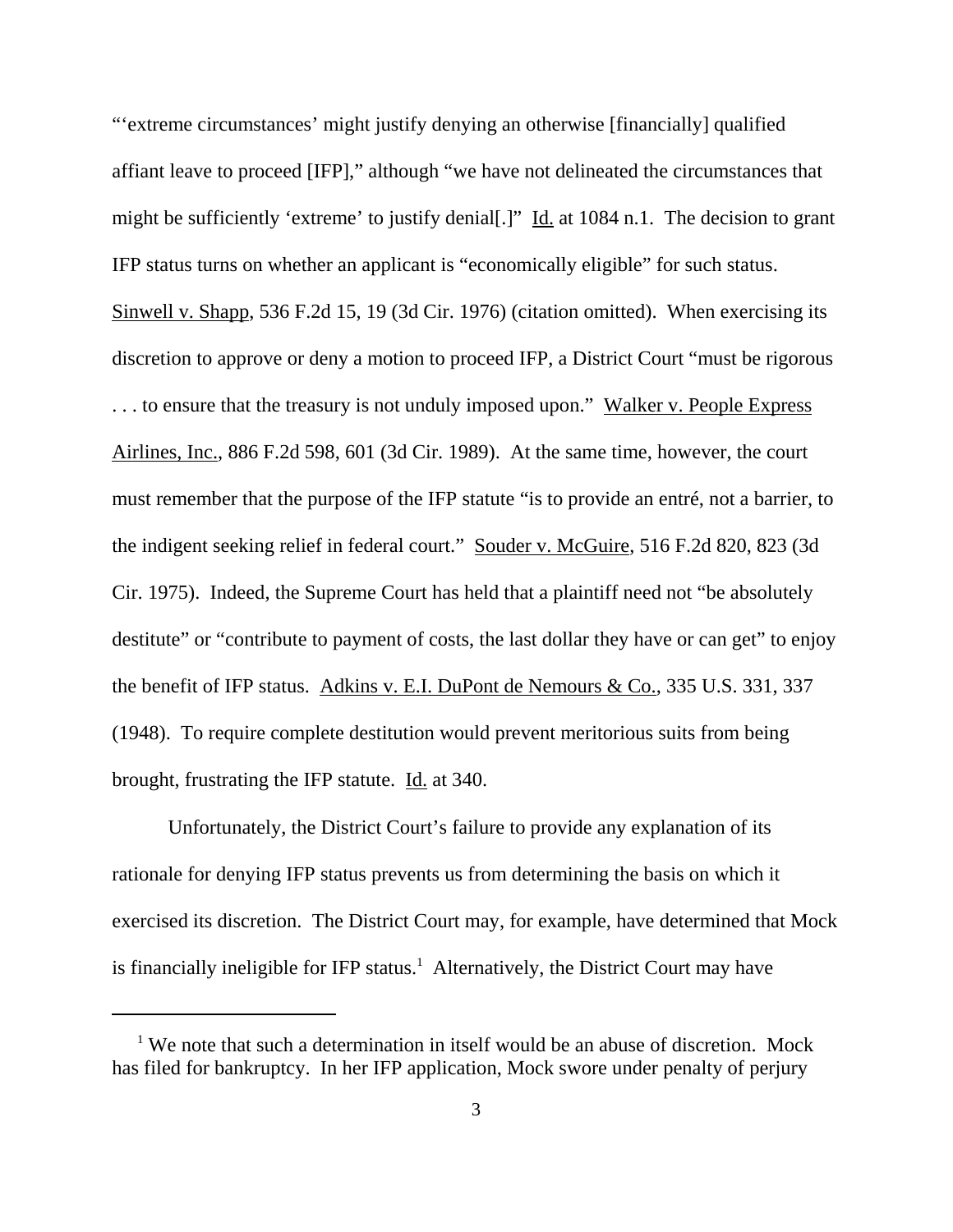believed that some other factor constituted an "exceptional circumstance" warranting the denial of IFP status for non-financial reasons. We also cannot exclude the possibility that the District Court denied IFP status for some other reason. Under these circumstances, the District Court's ruling may represent an abuse of discretion.

Notwithstanding, we cannot perceive how Mock has been prejudiced. She has not been prevented from asserting her claims; rather, her claims were considered by the District Court but rejected because she failed to comply with Bankruptcy Rule 8006. Moreover, despite the denial of the IFP application, the case has seemingly proceeded in the District Court without impediment. For instance, the District Court accepted and adjudicated Mock's "Emergency Motion to Appeal by Permission." In addition, the District Court recently consolidated with the instant case three separate bankruptcy appeals filed by Mock.

At most, the denial of IFP status precluded the District Court from adjudicating Mock's petition for a writ of mandamus. It is clear, however, that Mock is not entitled to such a drastic remedy. In the mandamus petition, Mock essentially sought to circumvent the District Court's dismissal of her complaint and the denial of her motion for reconsideration. There is, however, an adequate means of challenging those determinations, namely, an appeal to this Court. See In re Diet Drugs Prods. Liab. Litig.,

that her estimated income for 2007 is \$15,360, that she has \$100 in a checking account, and no savings. The District Court's filing fee is \$250. Under these facts, Mock is clearly financially qualified for IFP status.